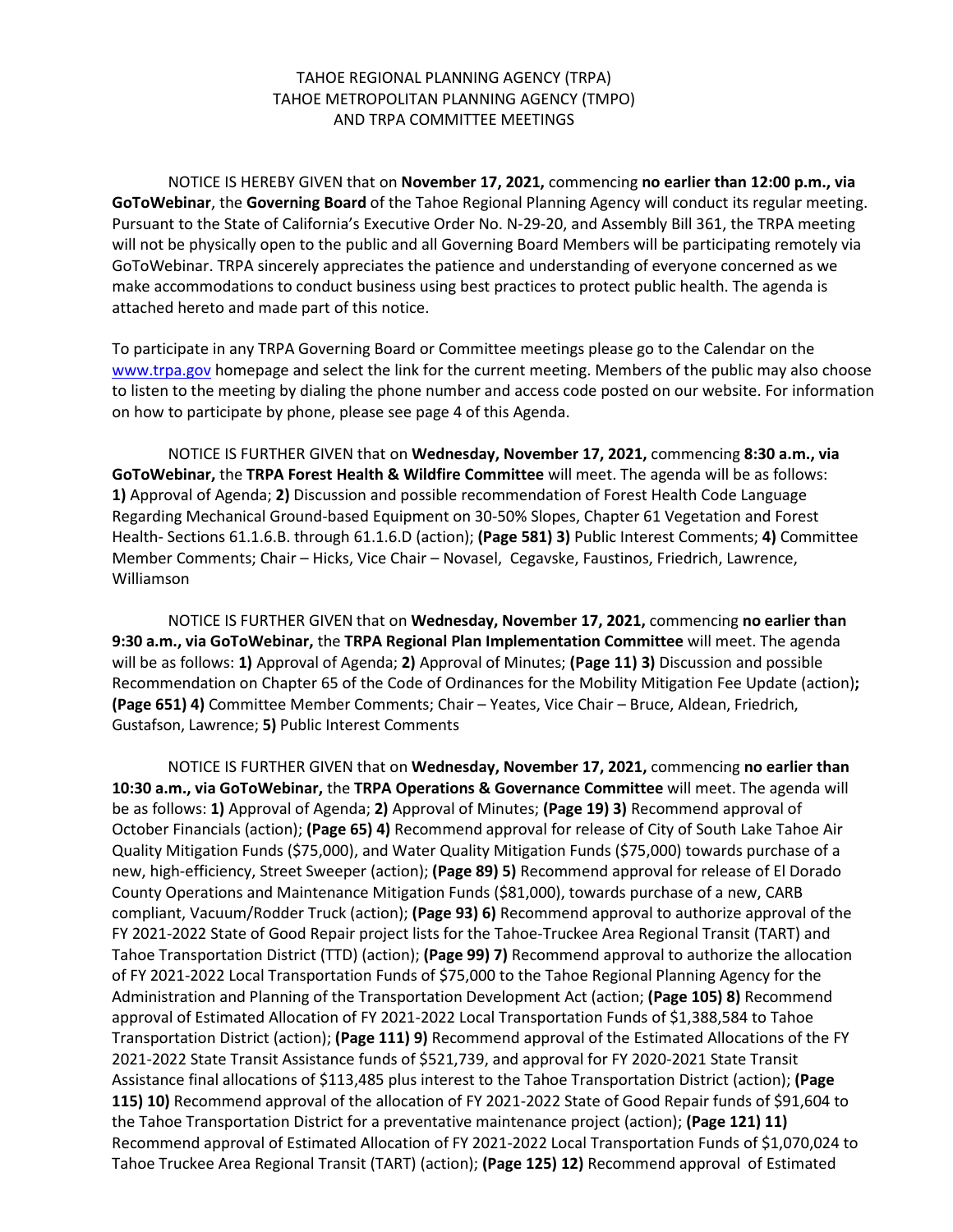Allocations of the FY 2021-2022 State Transit Assistance funds of \$447,260, and approval for FY 2020-2021 State Transit Assistance final allocations of \$73,886 plus interest to the Tahoe Truckee Area Regional Transit (TART) (action); **(Page 129) 13)** Recommend approval of the allocation of FY 2021-2022 State of Good Repair funds of \$78,527 to the Tahoe Truckee Area Regional Transit for purchase of a replacement 40' transit bus (action)**; (Page 135) 14)** Discussion and possible recommendation of Inflation Adjustment to TRPA Application Filing Fee Schedule (action); **(Page 139) 15)** Briefing by TRPA's Investment advisor Wells Fargo/Principal Group; **16)** Upcoming Topics; **17)** Committee Member Comments; Chair – Aldean, Vice Chair – Gustafson, Cegavske, Hicks, Hill; **18)** Public Interest Comments

NOTICE IS FURTHER GIVEN that on **Wednesday, November 17, 2021,** commencing **no earlier than 10:30 a.m., via Zoom,** the **TRPA Legal Committee** will meet. The agenda will be as follows: **1)** Approval of Agenda; **2)** Approval of Minutes; **(Page 27) 3)** Resolution of Enforcement Action, Unauthorized Material Damage to Trees, Dana Marlin, Wren Circle, Douglas County, NV, Accessors' Parcel Numbers 1418-27-810- 013 & 1418-27-810-014 (action); **(Page 153) 4)** Appeal of Rejection of Appeal of Qualified Exempt Declaration QESZ2021-0152 and denial of Administrative Determination Request ADMIN2021-0030, 1600 North Lake Boulevard, Placer County, CA, Assessor's Parcel Number (APN) 094-160-009, Appeal File Number ADMIN2021-0033 (action); **(Page 233) 5)** Closed Session with Counsel to Discuss Existing and Potential Litigation; **5)** Potential Direction Regarding Agenda Item No. 5 (action); **7)** Committee Member Comments; Chair – Bruce, Vice Chair – Novasel, Rice, Williamson, Yeates; **8)** Public Interest Comments

November 10, 2021

Julie W. Kegan

Julie Regan, Acting Executive Director

This agenda has been posted at the TRPA office and at the following locations and/or websites: Post Office, Stateline, NV, North Tahoe Event Center, Kings Beach, CA, IVGID Office, Incline Village, NV, North Lake Tahoe Chamber/Resort Association, Tahoe City, CA, and Lake Tahoe South Shore Chamber of Commerce, Stateline, NV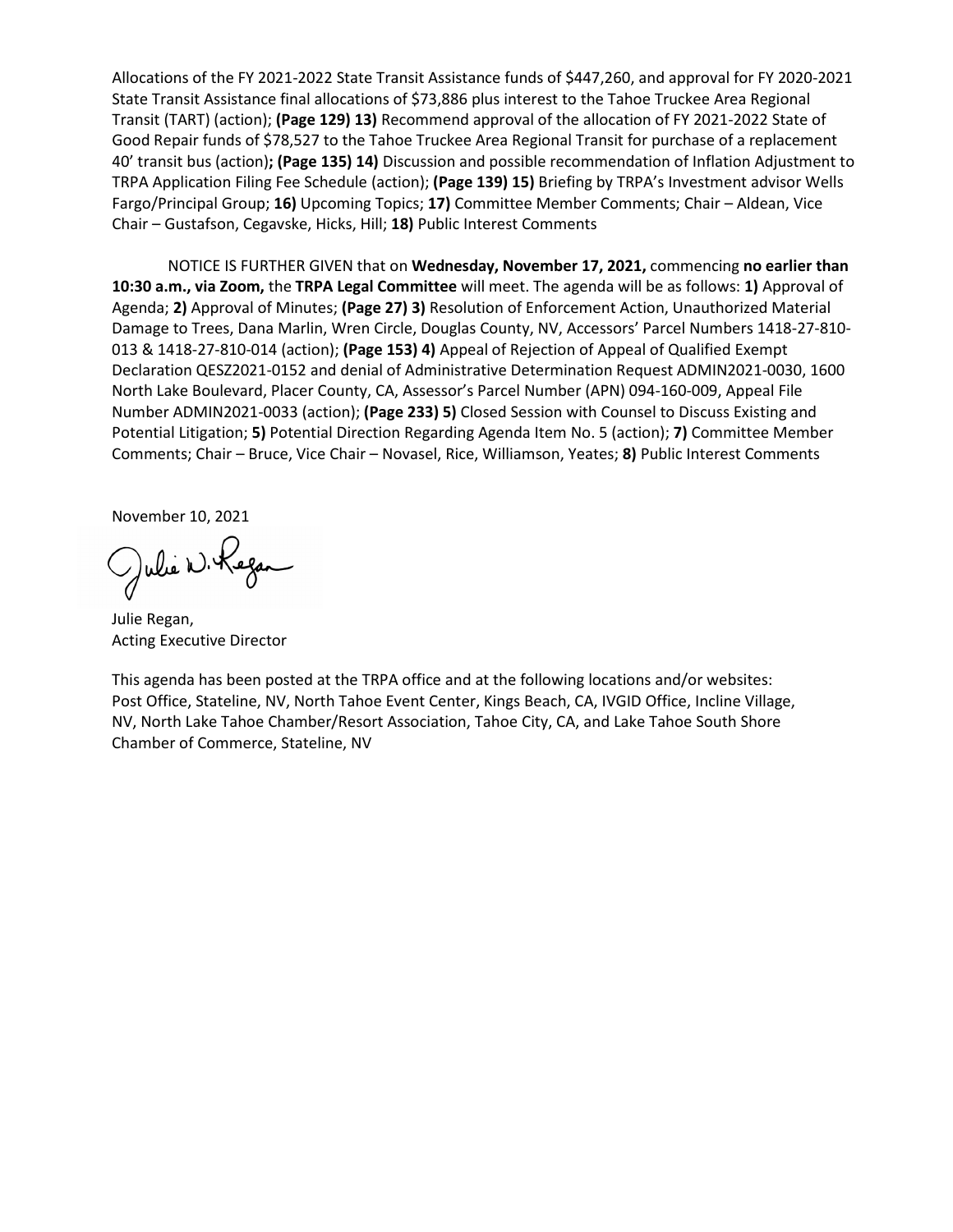# **TAHOE REGIONAL PLANNING AGENCY**

GOVERNING BOARD

| Via GoToWebinar | November 17, 2021          |
|-----------------|----------------------------|
|                 | No earlier than 12:00 p.m. |

All items on this agenda are action items unless otherwise noted. Items on the agenda, unless designated for a specific time, may not necessarily be considered in the order in which they appear and may, for good cause, be continued until a later date.

Members of the public may email written public comments to the Clerk to the Board, [mambler@trpa.gov.](mailto:mambler@trpa.gov) All public comments should be as brief and concise as possible so that all who wish to participate may do so; testimony should not be repeated. The Chair of the Board shall have the discretion to set appropriate time allotments for individual speakers (3 minutes for individuals and group representatives as well as for the total time allotted to oral public comment for a specific agenda item). No extra time for participants will be permitted by the ceding of time to others. Written comments of any length are always welcome. In the interest of efficient meeting management, the Chairperson reserves the right to limit the duration of each public comment period to a total of 1 hour. All written comments will be included as part of the public record. Public comment will be taken for each appropriate item at the time the agenda item is heard and a general public comment period will be provided at the end of the meeting for all other comments

TRPA will make reasonable efforts to assist and accommodate physically handicapped persons that wish to attend the meeting. Please contact Marja Ambler at (775) 589-5287 if you would like to attend the meeting and are in need of assistance.

The Governing Board agenda and staff reports will be posted a[t https://www.trpa.gov/governing-board](https://www.trpa.gov/governing-board-documents-november-17-2021/)[documents-november-17-2021](https://www.trpa.gov/governing-board-documents-november-17-2021/)/ no later than 7 days prior to the meeting date. Any member of the public with questions prior to the meeting may contact Marja Ambler, [mambler@trpa.gov](mailto:mambler@trpa.gov) or call (775) 589-5287. On meeting day please contact TRPA admin staff at [virtualmeetinghelp@trpa.gov](mailto:virtualmeetinghelp@trpa.gov) or call (775) 588-4547.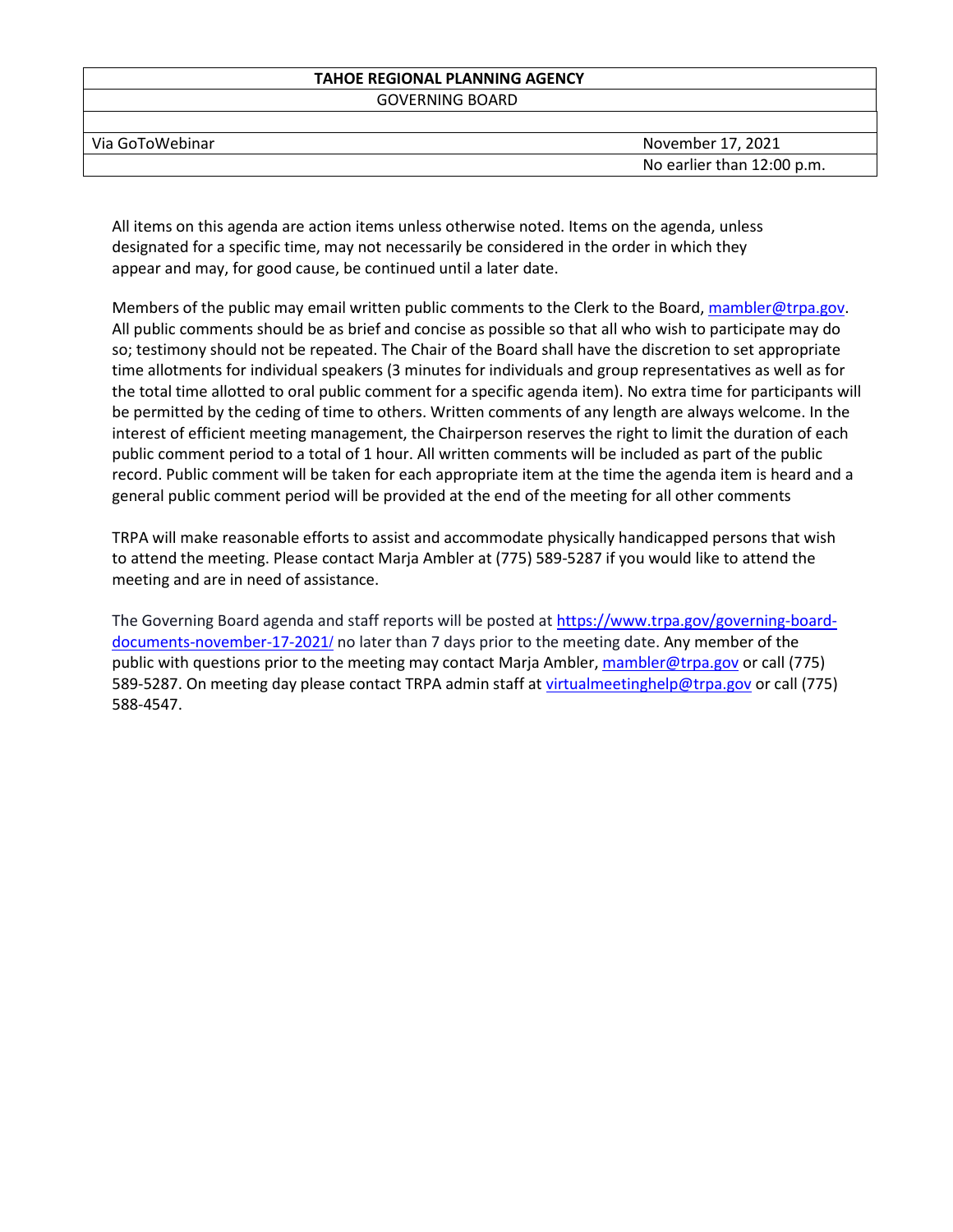## **Public Participation in the Webinar:**

- 1. Open GoToWebinar's "Instant Join App" in your Google Chrome browser.
- 2. Allow access to your microphone in order to be unmuted.
- 3. At the appropriate time for public comment, you can click on the Hand icon to raise your hand and be unmuted to participate.



**OR**

- 1. Download the GoToWebinar app on your computer, tablet, or smartphone.
	- The computer app can be downloaded here: [https://support.goto.com/meeting/help/download-now-g2m010002.](https://support.goto.com/meeting/help/download-now-g2m010002)
	- The tablet or smartphone app can be found in the app store on your device.
- 2. Find the link to the meeting a[t https://www.trpa.gov/governing-board-documents-november-](https://www.trpa.gov/governing-board-documents-november-17-2021/)[17-2021/](https://www.trpa.gov/governing-board-documents-november-17-2021/). Clicking on the GoToWebinar link will open the GoToWebinar app automatically and prompt you to register for the meeting. Please register with your first and last name so that you may be identifiable in the event you would like to make public comment.

| "Required field                                                                                                                                                       |            |
|-----------------------------------------------------------------------------------------------------------------------------------------------------------------------|------------|
| First Name*                                                                                                                                                           | Last Name" |
|                                                                                                                                                                       |            |
| Email Address"                                                                                                                                                        |            |
|                                                                                                                                                                       |            |
| By clicking this button, you submit your information to the webinar organizer, who will use it to communicate with you regarding this event and their other services. |            |
| Register                                                                                                                                                              |            |
|                                                                                                                                                                       |            |

3. After registering, you will receive an email with the details of when and how to join the webinar including a direct link as well as a call-in number and access code.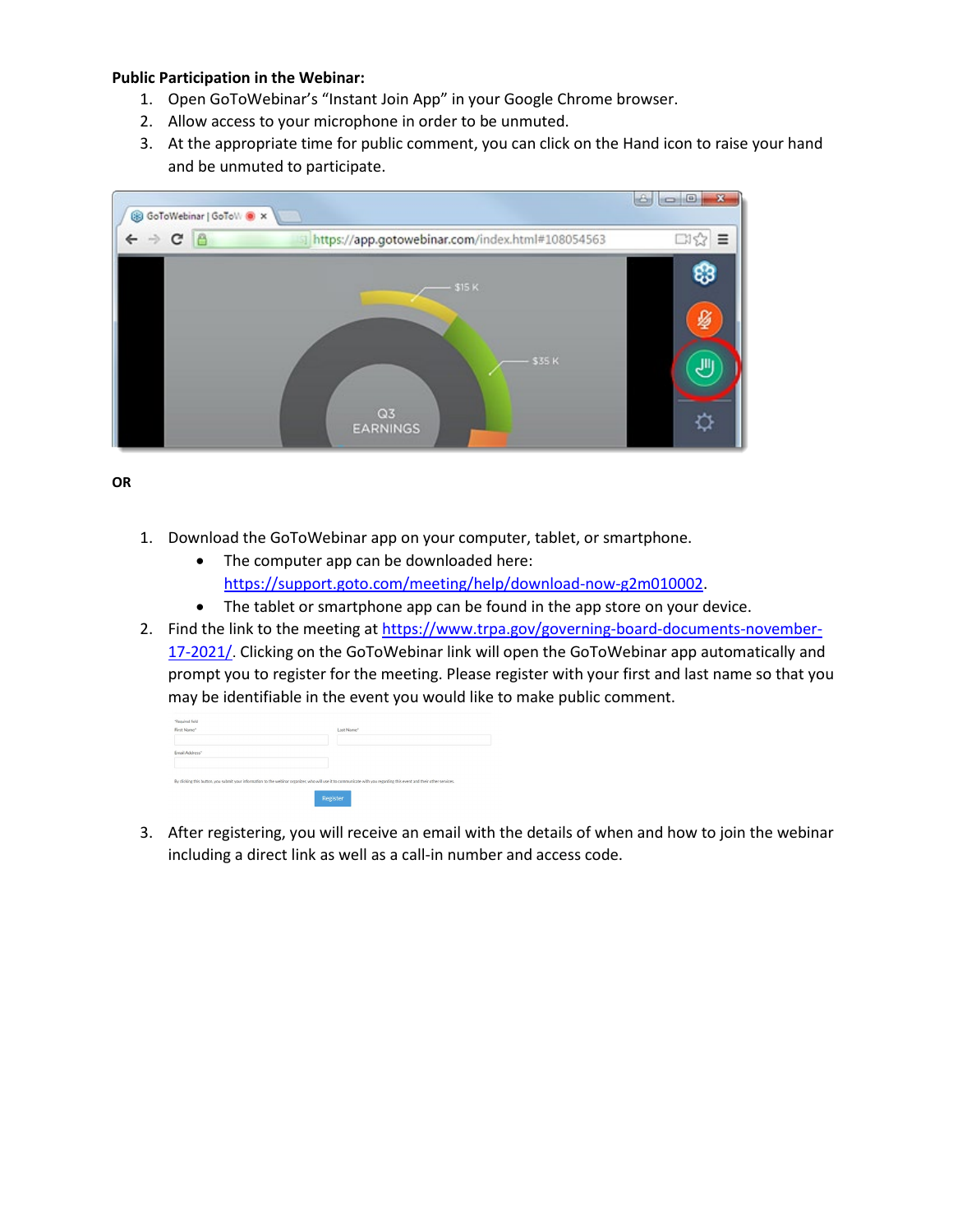### **How To Join The Webinar**

Add to Calendar: Outlook<sup>®</sup> Calendar | Google Calendar™ | iCal<sup>®</sup>

#### 1. Click the link to join the webinar at the specified time and date:

Join Webinar

Note: This link should not be shared with others; it is unique to you. Before joining, be sure to check system requirements to avoid any connection issues.

### 2. Choose one of the following audio options:

TO USE YOUR COMPUTER'S AUDIO: When the webinar begins, you will be connected to audio using your computer's microphone and speakers (VoIP). A headset is recommended.  $\overline{C}$ OR<sub>tr</sub> TO USE YOUR TELEPHONE: If you prefer to use your phone, you must select "Use Telephone" after joining the webinar and call in using the numbers below<br>United States: +1 (415) 655-0060 Access Code: 184-894-137 Audio PIN: Shown after joining the webinar Webinar ID: 595-661-603

### **To Cancel this Registration**

If you can't attend this webinar, you may cancel your registration at any time.

- 4. On the meeting date, login in to the webinar by following the link provided in your registration email or available o[n www.trpa.gov.](http://www.trpa.gov/)
- 5. At the appropriate time for public comments, you will be able to "raise your hand" by clicking on the Hand icon located on the tab to the left of your GoToWebinar control panel and a TRPA staff member will unmute you and indicate that you can address the Governing Board.

| File View Help <b>db</b><br>$-00X$         |
|--------------------------------------------|
| Audio                                      |
| Sound Check - II<br>っ                      |
| Computer audio                             |
| ◯ Phone call                               |
| ◯ No audio<br><b>Raise hand</b><br>8 H H H |
| $\sim$                                     |
| Remote Audio                               |
| Talking:                                   |

- 6. In order to be unmuted, you have to **be connected to audio** either through your computer (provided it has a microphone) or utilizing your phone as a microphone/speaker.
	- To use your computer's mic and speakers:
		- o Select Computer audio.
		- o Use the drop-down menus to select the desired audio devices.
		- O Click Continue.<br>File View Help **@-**



• To use your telephone to dial in:

o

- o Select Phone call.
- o Use your telephone's keypad to dial the provided phone number and enter the Access code and **Audio Pin** when prompted.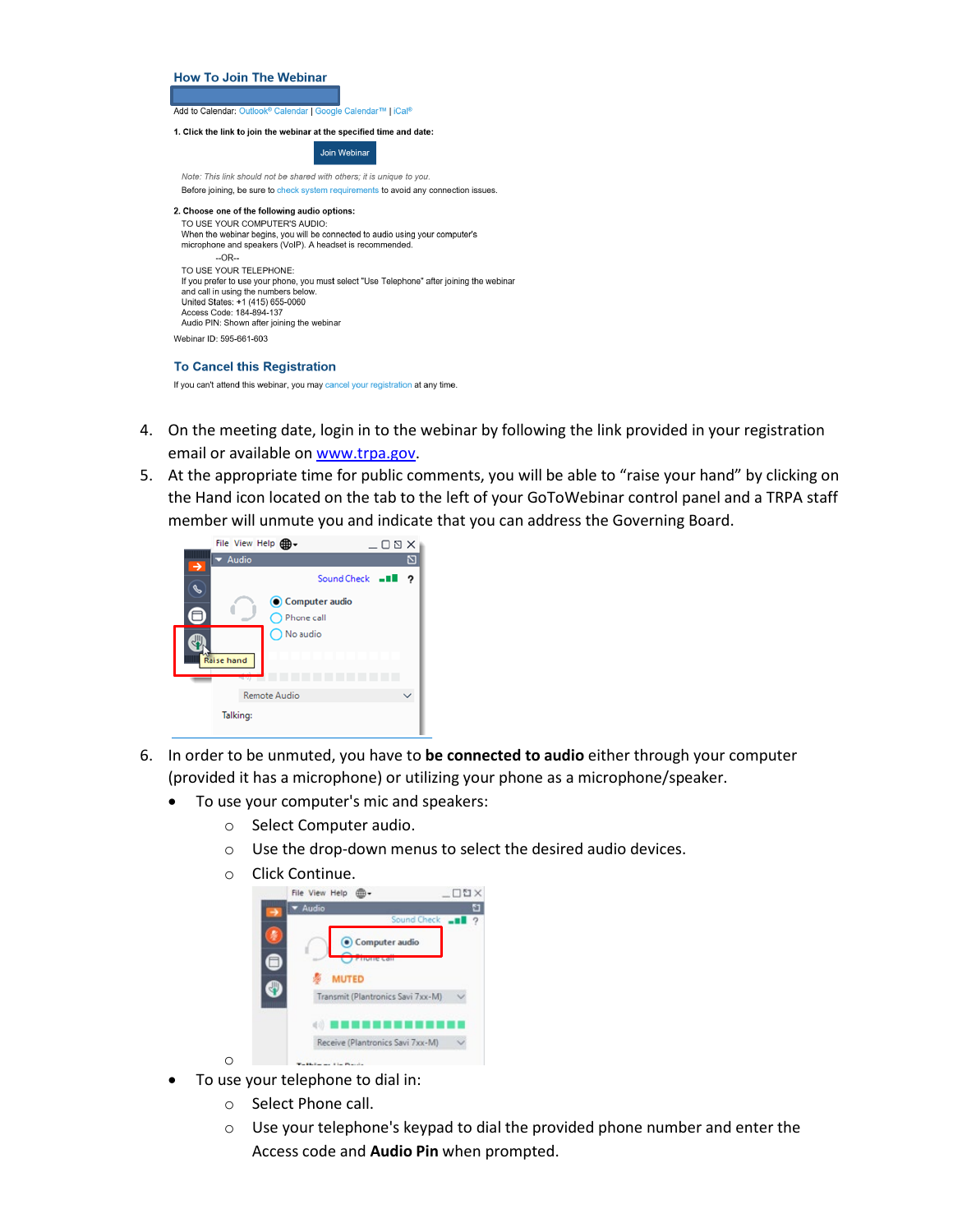o Click Continue.

o



If any member of the public is not able to join the webinar via computer, tablet, or smartphone, they may contact Katherine Hangeland, [khangeland@trpa.gov](mailto:khangeland@trpa.gov) *ahead of the meeting* date to be sent an individual Dial-in Pin # so that TRPA Staff may identify them.

On the meeting day, if you don't have the ability to use any of the GoToWebinar apps on your computer, smartphone, or tablet, and you would like to make a comment at the Governing Board meeting, TRPA can pre-register you for the webinar and provide you with dial-in instructions and a unique PIN that will identify you. Please contact TRPA admin staff at [virtualmeetinghelp@trpa.gov](mailto:virtualmeetinghelp@trpa.gov) or call (775) 588-4547.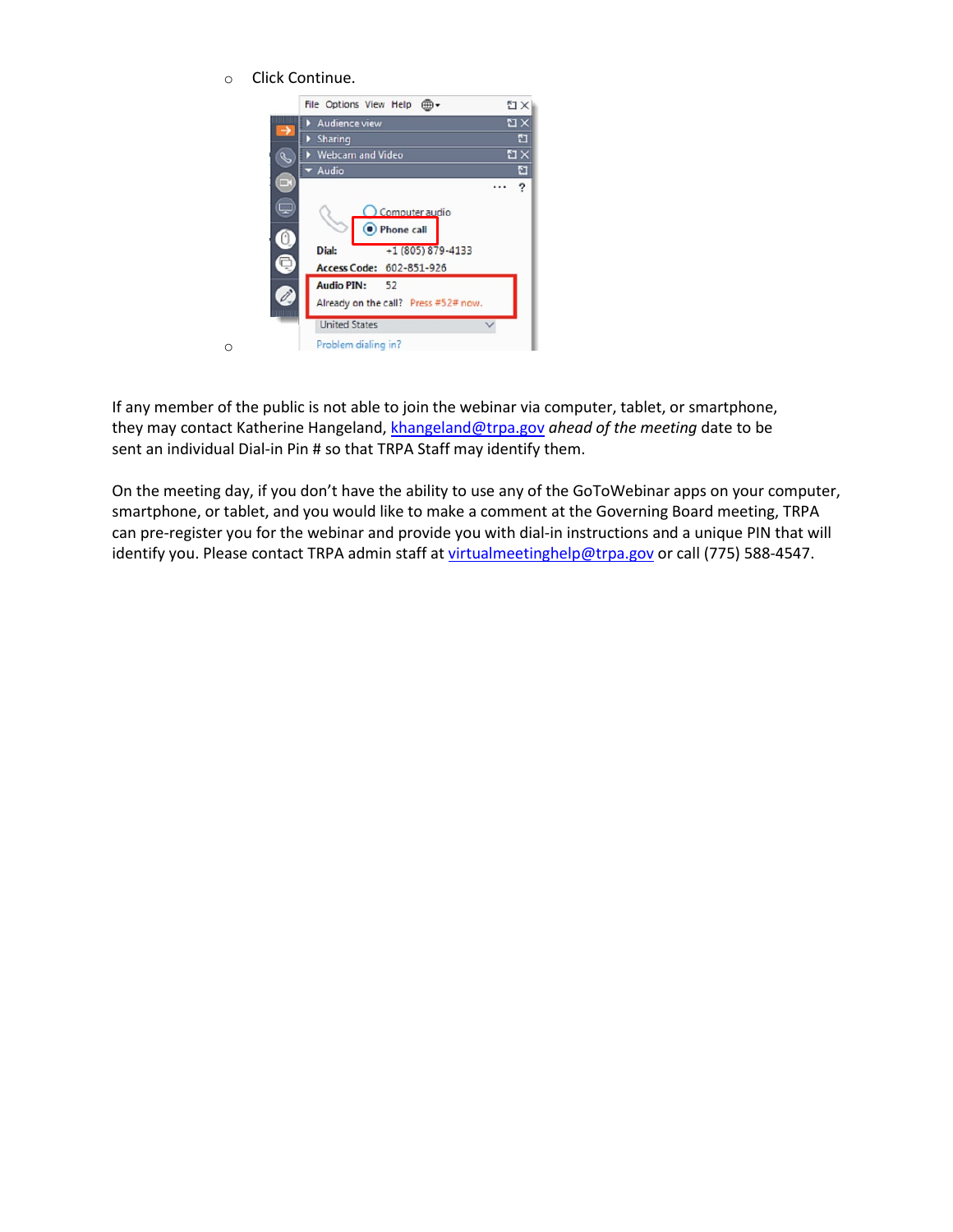### **AGENDA**

- I. CALL TO ORDER AND DETERMINATION OF QUORUM
- II. PLEDGE OF ALLEGIANCE
- III. APPROVAL OF AGENDA
- IV. APPROVAL OF MINUTES **Page 33**
- V. TRPA CONSENT CALENDAR (see Consent Calendar agenda below for specific items)
- VI. PLANNING MATTERS
	- A. Update on TRPA Climate Change Initiative:
		- 1) 2021-2022 Operations Work Plan Update **Informational Only Page 169**
		- 2) Briefing on Climate Change and Sustainability Initiative **Informational Only Page 169**
- VII. APPEAL

| VIII. | А. | Appeal of Rejection of Appeal of Qualified Exempt<br>Declaration QESZ2021-0152 and denial of Administrative<br>Determination Request ADMIN2021-0030, 1600 North<br>Lake Boulevard, Placer County, CA, Assessor's Parcel<br>Number (APN) 094-160-009, Appeal File Number<br>ADMIN2021-0033<br><b>REPORTS</b> | <b>Action</b>             | Page 233 |
|-------|----|-------------------------------------------------------------------------------------------------------------------------------------------------------------------------------------------------------------------------------------------------------------------------------------------------------------|---------------------------|----------|
|       |    | A. Executive Director Status Report                                                                                                                                                                                                                                                                         | <b>Informational Only</b> |          |
|       |    | B. General Counsel Status Report                                                                                                                                                                                                                                                                            | <b>Informational Only</b> |          |
| IX.   |    | <b>GOVERNING BOARD MEMBER REPORTS</b>                                                                                                                                                                                                                                                                       |                           |          |
| Χ.    |    | <b>COMMITTEE REPORTS</b>                                                                                                                                                                                                                                                                                    |                           |          |
|       |    | A. Local Government & Housing Committee                                                                                                                                                                                                                                                                     | Report                    |          |
|       | В. | Legal Committee                                                                                                                                                                                                                                                                                             | Report                    |          |
|       | C. | <b>Operations &amp; Governance Committee</b>                                                                                                                                                                                                                                                                | Report                    |          |
|       |    | D. Environmental Improvement, Transportation, &<br><b>Public Outreach Committee</b>                                                                                                                                                                                                                         | Report                    |          |
|       |    | E. Forest Health and Wildfire Committee                                                                                                                                                                                                                                                                     | <b>Report</b>             |          |

F. Regional Plan Implementation Committee **Report**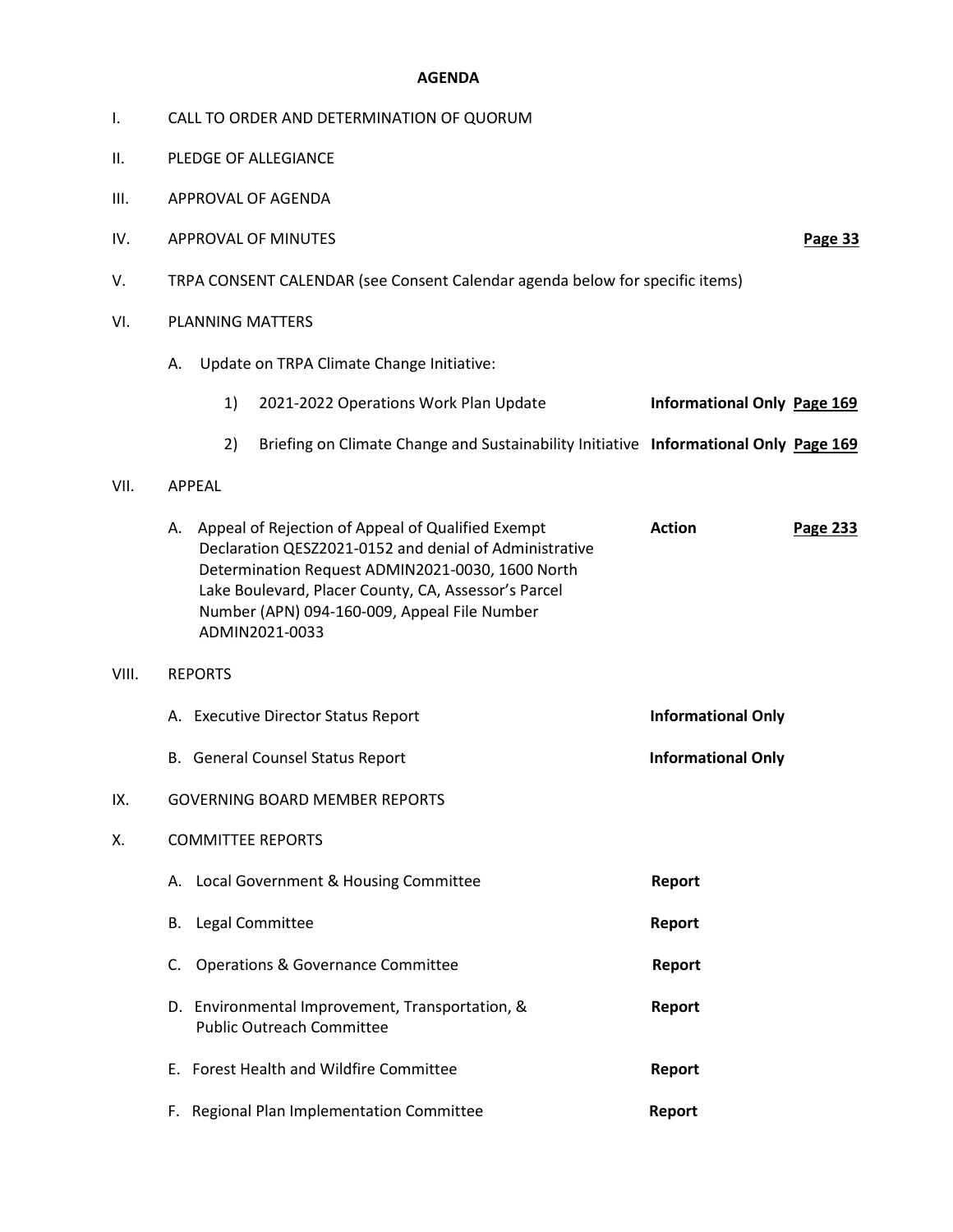## XI. PUBLIC INTEREST COMMENTS

Any member of the public wishing to address the Governing Board on any item listed or not listed on the agenda including items on the Consent Calendar may do so at this time. TRPA encourages public comment on items on the agenda to be presented at the time those agenda items are heard. Individuals or groups commenting on items listed on the agenda will be permitted to comment either at this time or when the matter is heard, but not both. The Governing Board is prohibited by law from taking immediate action on or discussing issues raised by the public that are not listed on this agenda.

### XII. ADJOURNMENT

## **TRPA CONSENT CALENDAR**

| <b>Action Requested</b><br>Item |                                                                                  |                 |                 |
|---------------------------------|----------------------------------------------------------------------------------|-----------------|-----------------|
| 1.                              | <b>October Financials</b>                                                        | Approval        | Page 65         |
| 2.                              | Release of City of South Lake Tahoe Air Quality Mitigation Funds                 | Approval        | Page 89         |
|                                 | (\$75,000), and Water Quality Mitigation Funds (\$75,000) towards                |                 |                 |
|                                 | purchase of a new, high-efficiency, Street Sweeper                               |                 |                 |
| 3.                              | Release of El Dorado County Operations and Maintenance Mitigation                | <b>Approval</b> | Page 93         |
|                                 | Funds (\$81,000), towards purchase of a new, CARB compliant,                     |                 |                 |
|                                 | Vacuum/Rodder Truck                                                              |                 |                 |
| 4.                              | FY 2021-2022 State of Good Repair project lists for the Tahoe-Truckee            | Approval        | Page 99         |
|                                 | Area Regional Transit (TART) and Tahoe Transportation District (TTD)             |                 |                 |
| 5.                              | Allocation of FY 2021-2022 Local Transportation Funds of \$75,000 to the         | Approval        | <b>Page 105</b> |
|                                 | Tahoe Regional Planning Agency for the Administration and Planning of            |                 |                 |
|                                 | the Transportation Development Act                                               |                 |                 |
| 6.                              | Estimated Allocation of FY 2021-2022 Local Transportation Funds of               | Approval        | <b>Page 111</b> |
|                                 | \$1,388,584 to Tahoe Transportation District                                     |                 |                 |
| 7.                              | Estimated Allocations of the FY 2021-2022 State Transit Assistance               | <b>Approval</b> | Page 115        |
|                                 | funds of \$521,739, and approval for FY 2020-2021 State Transit                  |                 |                 |
|                                 | Assistance final allocations of \$113,485 plus interest to the Tahoe             |                 |                 |
|                                 | <b>Transportation District</b>                                                   |                 |                 |
|                                 | 8. Allocation of FY 2021-2022 State of Good Repair funds of \$91,604 to          | <b>Approval</b> | Page 121        |
|                                 | the Tahoe Transportation District for a preventative maintenance project         |                 |                 |
| 9.                              | Estimated Allocation of FY 2021-2022 Local Transportation Funds of               | Approval        | <b>Page 125</b> |
|                                 | \$1,070,024 to Tahoe Truckee Area Regional Transit (TART)                        |                 |                 |
|                                 | 10. Estimated Allocations of the FY 2021-2022 State Transit Assistance           | <b>Approval</b> | Page 129        |
|                                 | funds of \$447,260, and approval for FY 2020-2021 State Transit                  |                 |                 |
|                                 | Assistance final allocations of \$73,886 plus interest to the Tahoe              |                 |                 |
|                                 | Truckee Area Regional Transit (TART)                                             |                 |                 |
|                                 | 11. Allocation of FY 2021-2022 State of Good Repair funds of \$78,527 to the     | Approval        | Page 135        |
|                                 | Tahoe Truckee Area Regional Transit for purchase of a replacement 40'            |                 |                 |
|                                 | transit bus                                                                      |                 |                 |
| 12.                             | Inflation Adjustment to TRPA Application Filing Fee Schedule                     | <b>Approval</b> | Page 139        |
| 13.                             | Resolution of Enforcement Action, Unauthorized Material                          | Approval        | Page 153        |
|                                 | Damage to Trees, Dana Marlin, Wren Circle, Douglas County,                       |                 |                 |
|                                 | NV, Accessors' Parcel Numbers 1418-27-810-013 & 1418-27-810-014                  |                 |                 |
| 14.                             | Tunnel Creek Alternative Trail, EIP No. 03.02.02.0091, File No.<br>EIPC2021-0008 | Approval        | Page 159        |